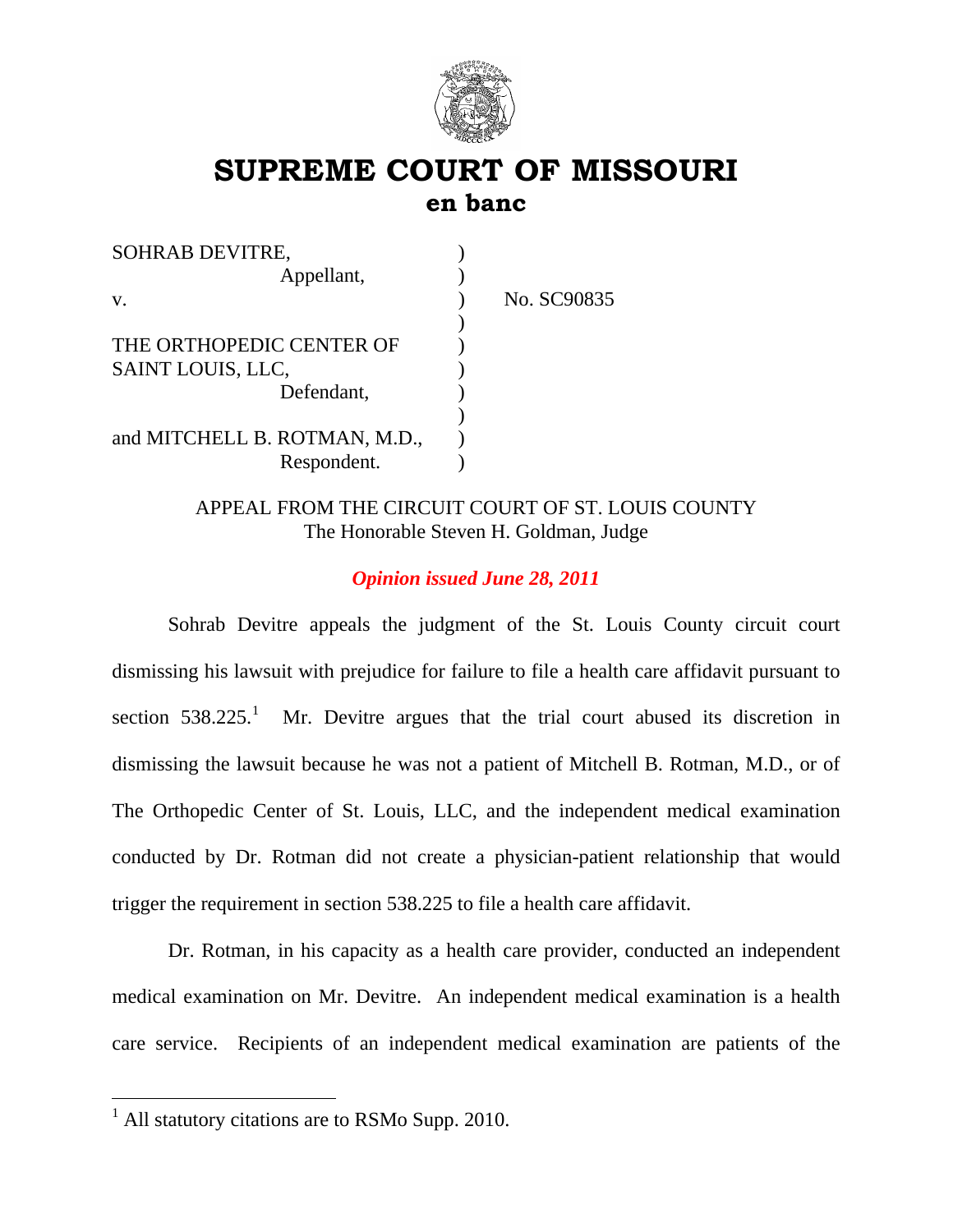physician for the limited purpose of conducting the examination. Therefore, a physicianpatient relationship exists and triggers the requirement in section 538.225 for the filing of a health care affidavit. Additionally, Mr. Devitre's petition states a claim for medical malpractice, not the intentional torts of assault and battery. Therefore, the trial court did not err in dismissing Mr. Devitre's lawsuit for failure to file a health care affidavit. The judgment is affirmed. $2$ 

#### **Factual and Procedural Background**

 Sohrab Devitre was involved in an automobile accident in Jefferson County in August 2000. He filed suit against the other driver in the accident. During discovery in that lawsuit, the defendant requested that Mr. Devitre have an independent medical evaluation conducted by Dr. Rotman pursuant to Rule 60.01(a) to assess his injuries allegedly arising from the automobile accident. Mr. Devitre consented to the independent medical examination. Dr. Rotman, a physician who practices at The Orthopedic Center of St. Louis, LLC, examined Mr. Devitre on August 21, 2006. During the examination, which was secretly tape-recorded by Mr. Devitre, Dr. Rotman moved Mr. Devitre's right arm through a range of motions to assess his injuries. The personal injury case arising from the automobile accident went to trial, and the jury entered a verdict in favor of Mr. Devitre for \$18,000.

<span id="page-1-0"></span> $2^2$  Mr. Devitre does not appeal the portion of the trial court's judgment sustaining The Orthopedic Center's motion to dismiss the action against it for insufficient service of process. Therefore, that portion of the judgment is affirmed.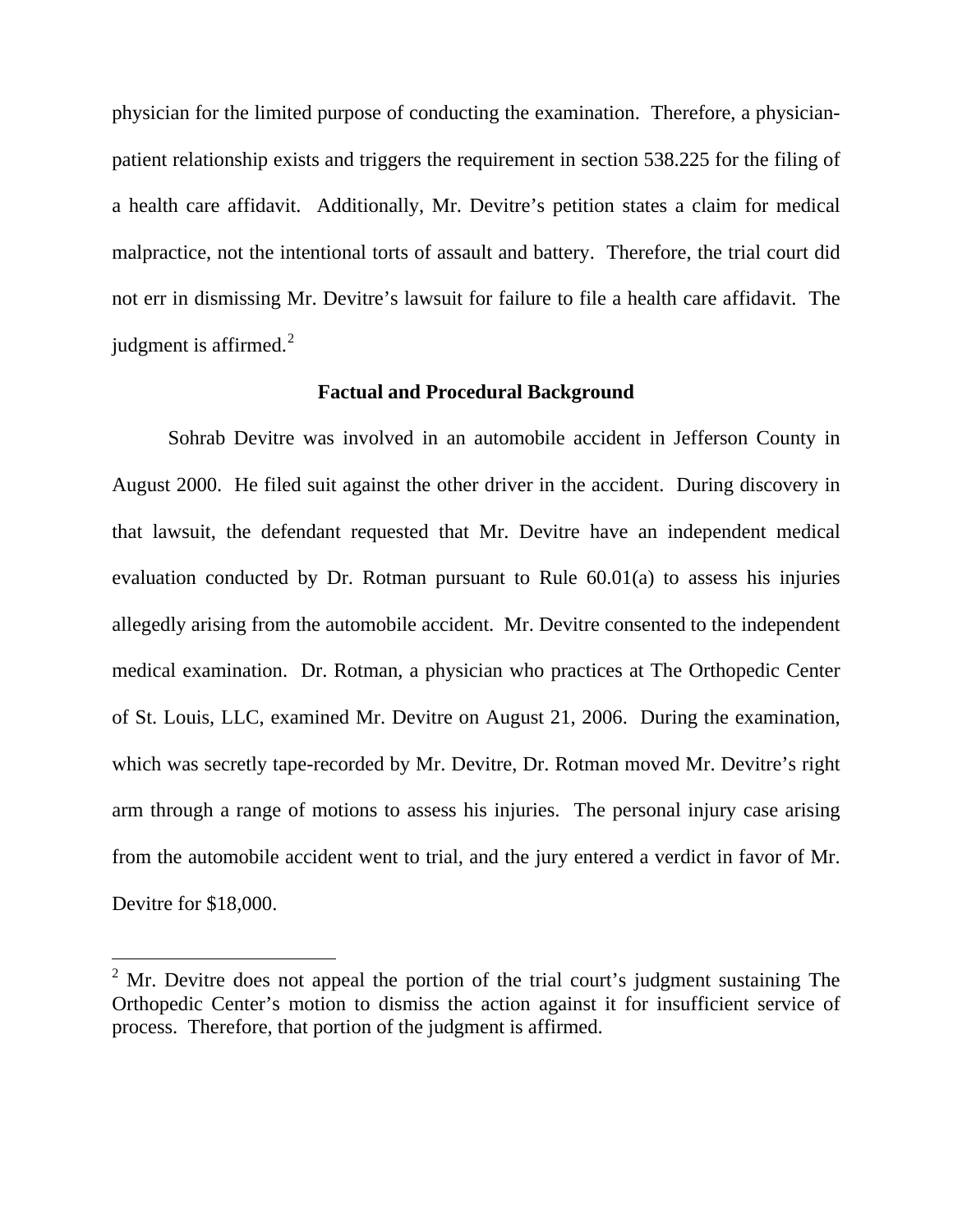On July 22, 2008, Mr. Devitre sued Dr. Rotman for personal injuries caused during the August 21, 2006, independent medical examination and The Orthopedic Center on a theory of respondeat superior. He also sought punitive damages against both Dr. Rotman and The Orthopedic Center. In his petition, he alleged that Dr. Rotman intentionally assaulted and battered him by forcing him to move his arm and shoulder joints past their limited range of motion, causing him severe pain and physical injury. Mr. Devitre expressly stated that he was filing a cause of action for assault and battery and not a medical negligence claim. Mr. Devitre further alleged "[t]hat at no time was [Mr. Devitre] ever a patient of [Dr. Rotman]" and "[t]hat at no time did [Mr. Devitre] ever seek any medical treatment whatsoever of any nature from defendants."

The St. Louis County circuit court dismissed the case without prejudice because Mr. Devitre failed to file a health care affidavit. Mr. Devitre refiled his lawsuit within the time permitted by section 516.230, RSMo 2000, the one-year savings statute. His second petition was virtually identical to his first petition.

In his answer, Dr. Rotman admitted that Mr. Devitre was not a patient and he did not seek medical treatment. Rather, Dr. Rotman alleged that Mr. Devitre presented himself for an independent medical examination. He pleaded as a defense that, because he is a health care provider, he intended to rely on chapter 537, which covers tort actions generally, and chapter 538, which covers tort actions based on improper medical care.

Mr. Devitre filed a motion seeking a trial court ruling that the defendants could not rely on the benefits of chapters 537 and 538, because Mr. Devitre was never a patient of Dr. Rotman or The Orthopedic Center. Both Dr. Rotman and The Orthopedic Center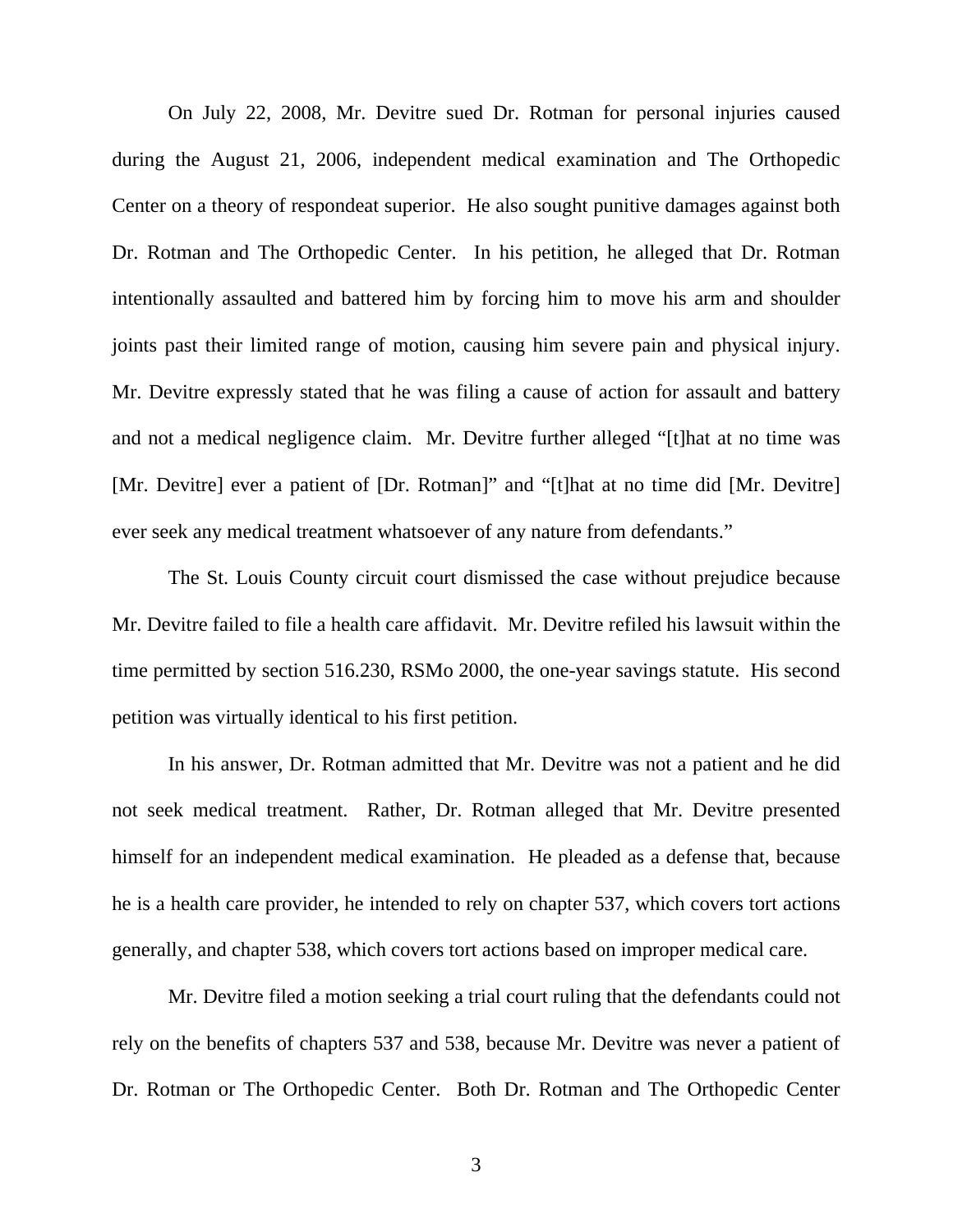moved to dismiss the lawsuit for Mr. Devitre's failure to file the health care affidavit as required by section 538.225. The Orthopedic Center also moved to dismiss for insufficient service of process. The court overruled Mr. Devitre's motion to preclude Dr. Rotman and The Orthopedic Center from relying on favorable provisions in chapters 537 and 538, sustained The Orthopedic Center's motion to dismiss for insufficient service, and sustained the defendants' joint motion to dismiss for failure to file a health care affidavit. The trial court dismissed Mr. Devitre's action with prejudice.<sup>[3](#page-3-0)</sup> Mr. Devitre appealed. After opinion by the court of appeals, this Court granted transfer. MO. CONST. art. V, sec. 10.

#### **Standard of Review**

This Court reviews a trial court's grant of a motion to dismiss de novo. *City of Lake Saint Louis v. City of O'Fallon*, 324 S.W.3d 756, 759 (Mo. banc 2010). This Court reviews the petition "in an almost academic manner, to determine if the facts alleged meet the elements of a recognized cause of action, or of a cause that might be adopted in

<span id="page-3-0"></span> $3$  Section 538.225.6 states that if a party fails to comply with the requirements of section 538.225, "the court shall, upon motion of any party, dismiss the action . . . *without* prejudice." (Emphasis added). The trial court dismissed the case *with* prejudice. Generally, a trial court commits error if it dismisses an action with prejudice for noncompliance with section 538.225.6. *See Keys v. Nigro*, 913 S.W.2d 947, 950 (Mo. App. 1996) (analyzing previous version of statute that contains the language "dismissal without prejudice" for noncompliance with the statute). Mr. Devitre does not challenge that part of the judgment or raise the issue of whether his prior dismissal and refilling under the saving statute would permit a dismissal with prejudice. Therefore, this Court will not address the propriety of the trial court's ruling that the dismissal is with prejudice.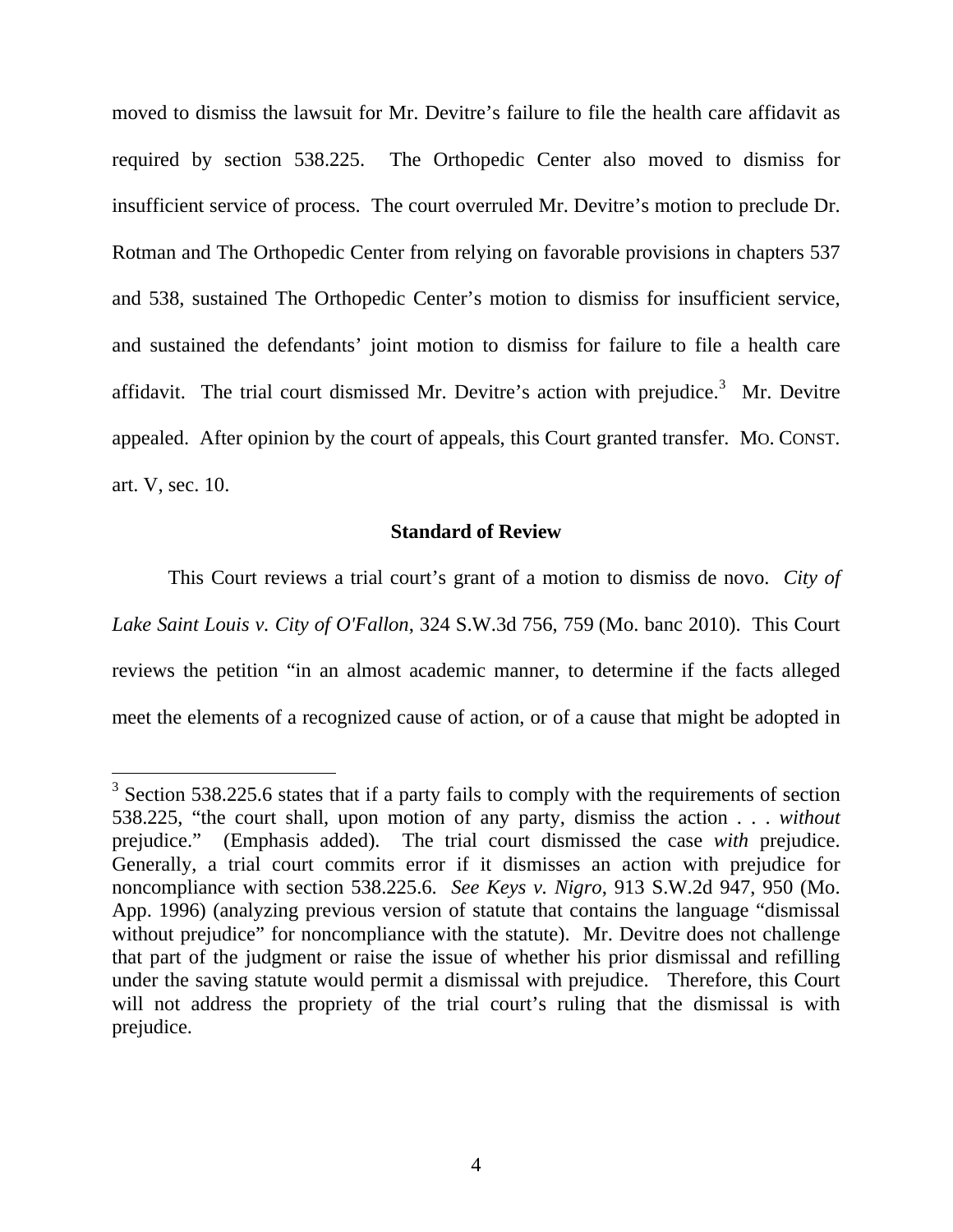that case." *Id*. In so doing, a plaintiff's averments are taken as true and all reasonable inferences are liberally construed in favor of the plaintiff. *Id*. This Court will not consider matters outside the pleadings. *Id*.

Likewise, "[s]tatutory interpretation is an issue of law that this Court reviews de novo." *Spradling v. SSM Health Care St. Louis*, 313 S.W.3d 683, 686 (Mo. banc 2010). This Court's role in interpreting statutes is to discern the intent of the legislature from the plain and ordinary meaning of the language used and to give effect to that intent, if possible. *Id.*

### **Discussion**

Mr. Devitre raises one issue on appeal. He contends that the trial court abused its discretion by dismissing his lawsuit for failure to file a health care affidavit as required by section 538.225. He claims that statute does not govern his cause of action because he was not a patient of Dr. Rotman or The Orthopedic Center and he never received health care services from either of them. In arguing that section 538.225 is inapplicable, he relies on the definition of "health care services" in section 538.205, which limits its scope to "services that a health care provider renders to a patient in the ordinary course of the health care provider's profession."

Section 538.225 requires a plaintiff to file an affidavit attesting to the merits of any action against a health care provider. The relevant portions of section 538.225 state:

1. In *any action* against a *health care provider* for damages for personal injury or death on account of *the rendering of or failure to render health care services*, the plaintiff or the plaintiff's attorney shall file an affidavit with the court stating that he or she has obtained the written opinion of a legally qualified health care provider which states that the defendant health care provider failed to use such care as a reasonably prudent and careful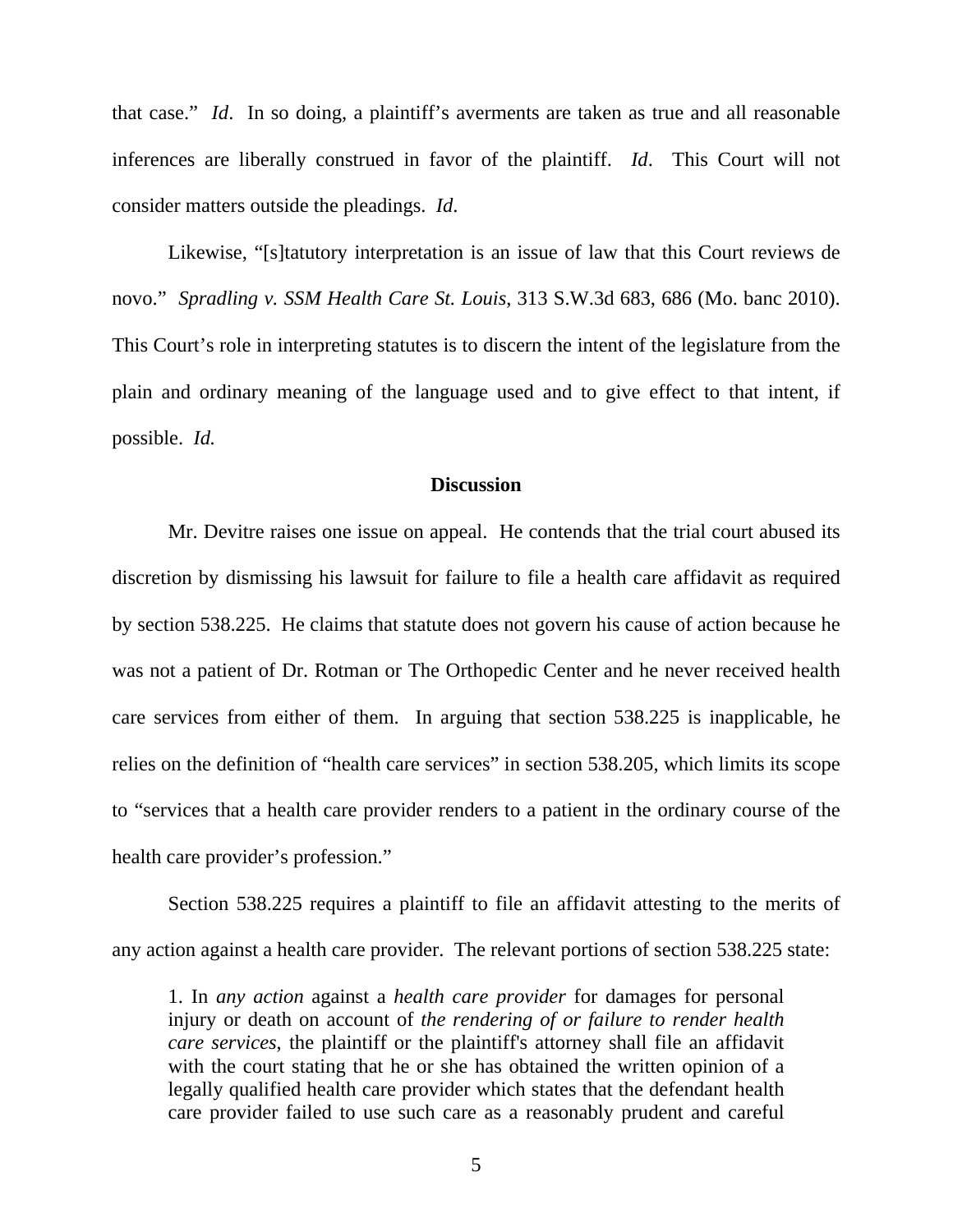health care provider would have under similar circumstances and that such failure to use such reasonable care directly caused or directly contributed to cause the damages claimed in the petition.

\* \* \*

5. Such affidavit shall be filed no later than ninety days after the filing of the petition unless the court, for good cause shown, orders that such time be extended for a period of time not to exceed an additional ninety days.

6. If the plaintiff or his attorney fails to file such affidavit the court shall, upon motion of any party, dismiss the action against such moving party without prejudice.

(Emphasis added). The court of appeals has addressed when the statute mandates the plaintiff to file a health care affidavit. Under those cases, the resolution of the issue of whether a party must file a health care affidavit depends on whether "the relationship of the parties is that of health care provider and recipient and if the 'true claim' relates only to the provision of health care services." *Gaynor v. Washington Univ.*, 261 S.W.3d 650, 653 (Mo. App. 2008) (internal citations omitted). This analysis applies regardless of how the plaintiff characterizes his or her claims. *J.K.M. v. Dempsey*, 317 S.W.3d 621, 626-27 (Mo. App. 2010) (pleading breach of fiduciary duty, assault, and battery); *Mello v. Gilberto*, 73 S.W.3d 669, 679 (Mo. App. 2002) (pleading medical malpractice, battery, lack of informed consent, and wrongful death); *Vitale v. Sandow*, 912 S.W.2d 121, 122 (Mo. App. 1995) (pleading libel); *St. John's Reg'l Health Ctr., Inc. v. Windler*, 847 S.W.2d 168, 171 (Mo. App. 1993) (pleading false imprisonment); *Jacobs v. Wolff*, 829 S.W.2d 470, 472 (Mo. App. 1992) (pleading tortious interference with contract, negligent infliction of emotional distress, and negligence). *See also Robinson v. Health Midwest Dev. Grp.*, 58 S.W.3d 519, 522 (Mo. banc 2001) (taking a substance-over-form approach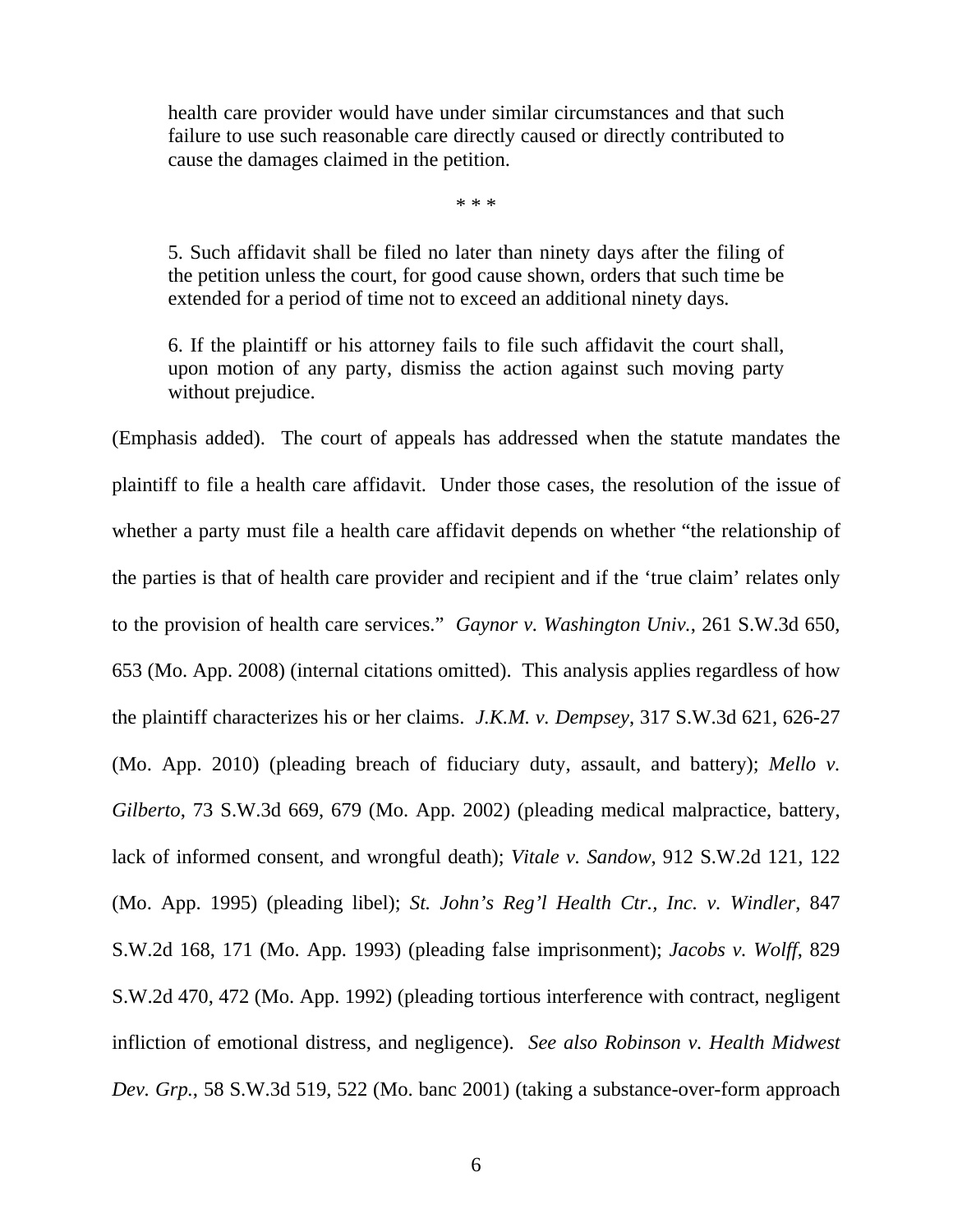to determining when a claim is one of medical malpractice and, therefore, the medical malpractice statute of limitation applies).

Therefore, the first step in this case is to determine if the relationship between Dr. Rotman and Mr. Devitre is one of health care provider and patient that would trigger the requirement to file a health care affidavit. *Gaynor*, 261 S.W.3d at 653. In an action against a physician for medical malpractice, it is essential to show that there was a physician-patient relationship between the physician and the person allegedly injured.<sup>[4](#page-6-0)</sup> *See Brown v. Bailey*, 210 S.W.3d 397, 404 (Mo. App. 2006).

Mr. Devitre asserts that he was not a patient of Dr. Rotman but instead a recipient of an independent medical examination that he was compelled to undergo. He argues that because he was not a patient, a physician-patient relationship could not exist and, therefore, the requirements of the statute do not apply.

Neither this Court nor the court of appeals has determined what, if any, relationship exists between a physician performing an independent medical examination and a patient. Having reviewed persuasive authority from other jurisdictions, this Court concludes that a physician who only provides an independent medical examination but does not treat the examinee "has a limited physician-patient relationship with the examinee that gives rise to limited duties to exercise professional care." *Dyer v. Trachtman*, 679 N.W.2d 311, 314 (Mich. 2004). *See also Greenberg v. Perkins*, 845

<span id="page-6-0"></span><sup>&</sup>lt;sup>4</sup> This Court recognizes that medical malpractice claims may be brought against any "health care provider," that is, physicians, nurses, dentists, et cetera. *See* Section 538.205(4).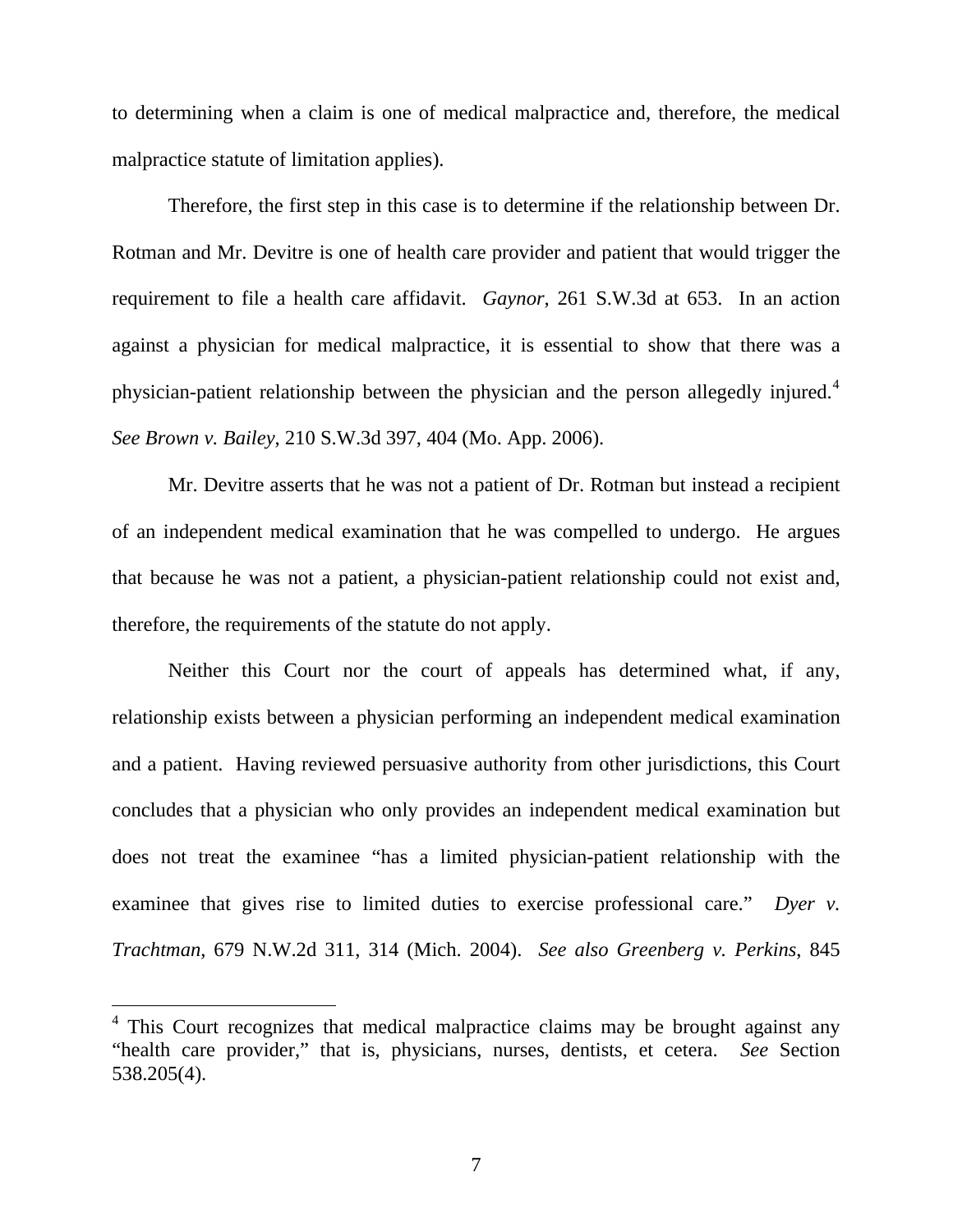P.2d 530, 535 (Colo. 1993). "The limited relationship … imposes a duty on the independent medical examination physician to perform the examination in a manner not to cause physical harm to the examinee." *Dyer*, 679 N.W.2d at 315. Given the purpose of the independent medical examination, the limited relationship of the independent medical examination physician and examinee does not impose a duty "to properly diagnose or treat abnormalities or conditions." *Id*. Mr. Devitre and Dr. Rotman had a limited physician-patient relationship. While it is a limited relationship, it is, nevertheless, a physician-patient relationship.

Mr. Devitre's argument limits the definition of "patient" to an individual who receives treatment by a physician for a medical condition. The definition of "patient" is not so limited. Section 538.205 provides definitions for sections 538.205 to 538.230. It defines "health care provider" as:

(4) **"**Health care provider**"**, any physician, hospital, health maintenance organization, ambulatory surgical center, long-term care facility including those licensed under chapter 198, RSMo, dentist, registered or licensed practical nurse, optometrist, podiatrist, pharmacist, chiropractor, professional physical therapist, psychologist, physician-in-training, and any other person or entity that provides health care services under the authority of a license or certificate[.]

Section 538.205 defines "health care services" as:

(5) **"**Health care services**"**, *any services that a health care provider renders to a patient in the ordinary course of the health care provider's profession* or, if the health care provider is an institution, in the ordinary course of furthering the purposes for which the institution is organized. Professional services shall include, but are not limited to, transfer to a patient of goods or services incidental or pursuant to the practice of the health care provider's profession or in furtherance of the purposes for which an institutional health care provider is organized[.]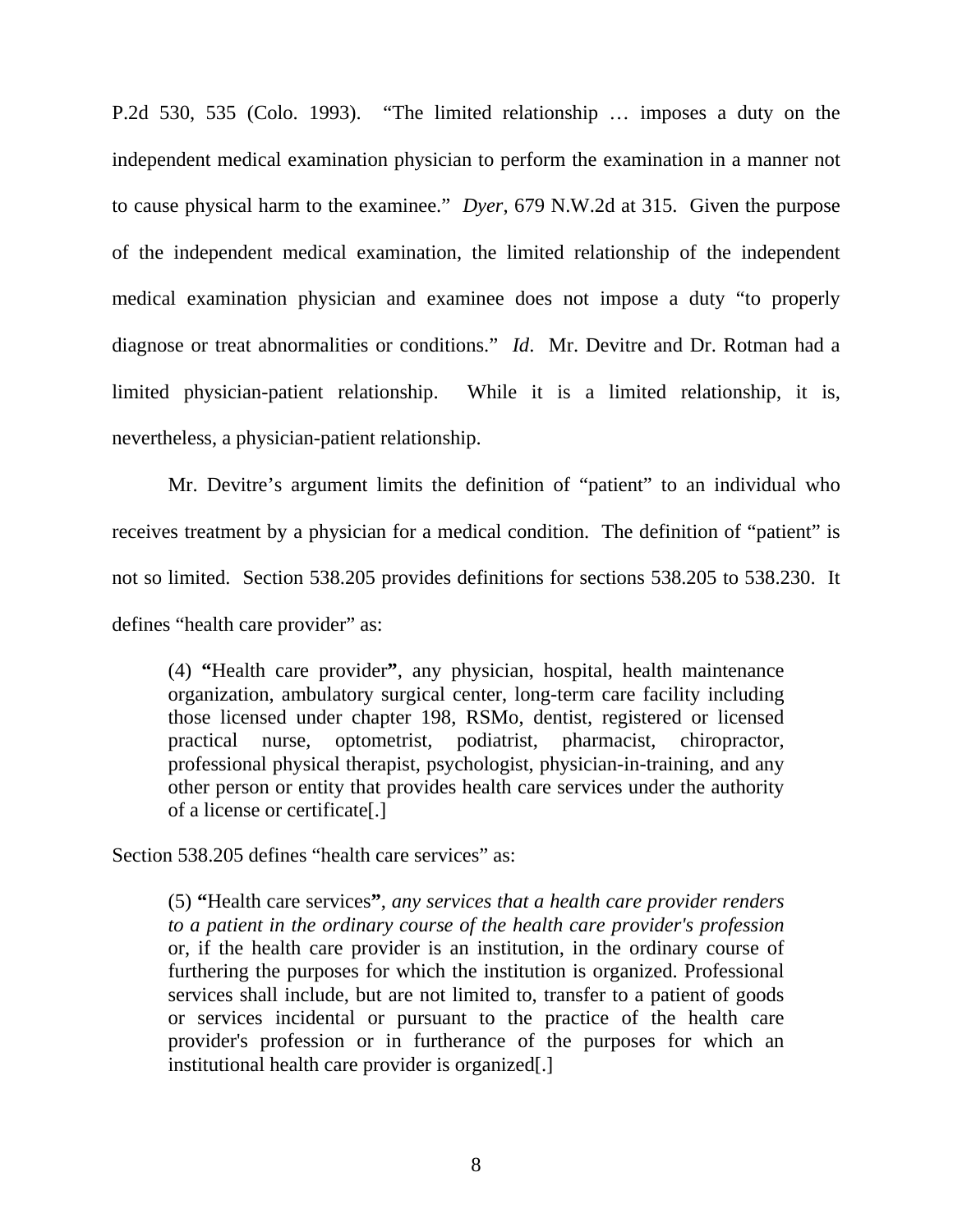(Emphasis added). The statute does not define "patient." Therefore, this Court looks to the plain and ordinary meaning of the word. *See State ex rel. Unnerstall v. Berkemeyer*, 298 S.W.3d 513, 519 (Mo. banc 2009). "In the absence of a statutory definition, words will be given their plain and ordinary meaning as derived from the dictionary." *State v. Oliver*, 293 S.W.3d 437, 446 (Mo. banc 2009). "Patient" is defined as (1) "a sick individual esp. when awaiting or under the care and treatment of a physician or surgeon"; and (2) "a client for medical service (as of a physician or dentist)." WEBSTER'S THIRD NEW INT'L DICTIONARY 1655 (1993).

Applying the facts to the law, Dr. Rotman, a physician, is a health care provider. An independent medical examination is a health care service that Dr. Rotman provides to patients in the ordinary course of his business. Mr. Devitre is a client of this medical service that Dr. Rotman provides. Therefore, Mr. Devitre is a patient of Dr. Rotman.

In addition to arguing that he is not a patient of Dr. Rotman, Mr. Devitre implicitly contends that because Dr. Rotman admitted that Mr. Devitre was not his patient, Dr. Rotman is bound by his statement. While it is true that Dr. Rotman stated that Mr. Devitre was not his patient, he is not bound by that statement because it involves a conclusion of law, not a conclusion of fact. For a party to by bound by his or her admission, the admission must be one of fact and not a conclusion of law. *Fahy v. Dresser Industries, Inc.*, 740 S.W.2d 635, 642 (Mo. banc 1987); *Macheca v. Fowler*, 412 S.W.2d 462, 465 (Mo. 1967); *Distefano v. Saint-Gobain Calmar, Inc.*, 272 S.W.3d 207, 214 (Mo. App. 2008). In *Distefano*, the court of appeals confronted this issue within the context of a worker's compensation dispute, which, like medical malpractice claims,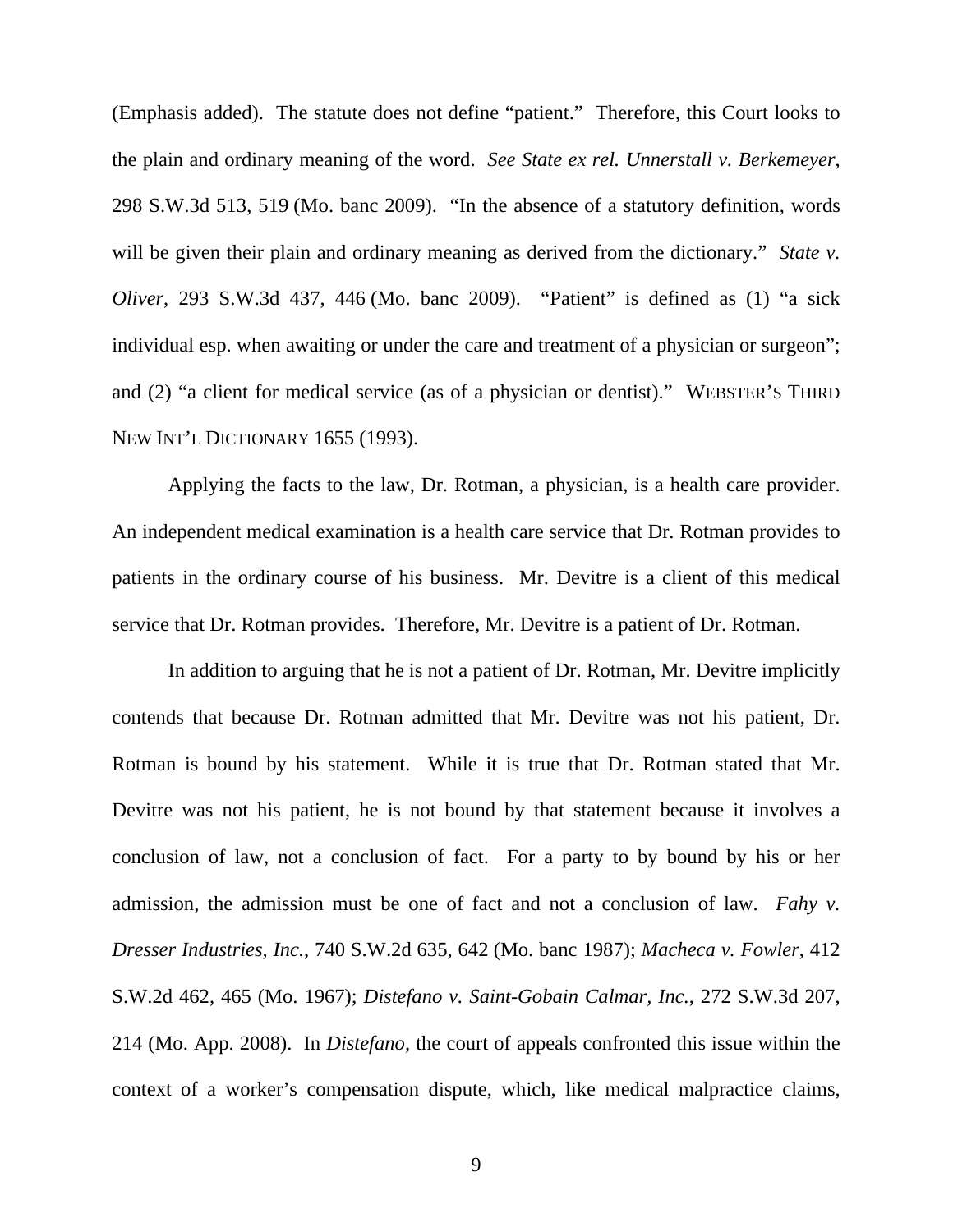requires a rigid application of facts to statutory definitions. 272 S.W.3d at 214. In that case, the plaintiff admitted in his opening statement and in a post-trial affidavit that the defendant was a general contractor. *Id*. The court of appeals stated that the admission was insufficient to establish if the defendant was the plaintiff's statutory employer because "the determination of whether or not the facts establish that [the defendant] was both an owner and general contractor under circumstances which establish that [the defendant] was [the plaintiff's] statutory employer is an issue of law. *Id*. Likewise, the determination of whether the facts establish if Mr. Devitre was Dr. Rotman's patient is an issue of law.

After determining that Dr. Rotman and Mr. Devitre had a physician-patient relationship, the second part of the inquiry is to determine "if the 'true claim' relates only to the provision of health care services." *Gaynor*, 261 S.W.3d at 653. This Court elevates substance over form when reviewing a petition. *See Robinson v. Health Midwest Dev. Grp.*, 58 S.W.3d 519, 522 (Mo. banc 2001) (taking a substance-over-form approach to determining when a true claim is a claim of medical malpractice and, therefore, the medical malpractice statute of limitation applies). As such, a pleading is judged by its subject and substance of its recitals and not its rubric or caption. *Worley v. Worley,* 19 S.W.3d 127, 129 (Mo. banc 2000). Mr. Devitre's claim is not saved by his characterization of his cause of actions as battery and assault because he failed to plead the essential elements of an assault and a medical battery. The petition shows that assault and battery are not Mr. Devitre's true claims; his true claim sounds in medical malpractice.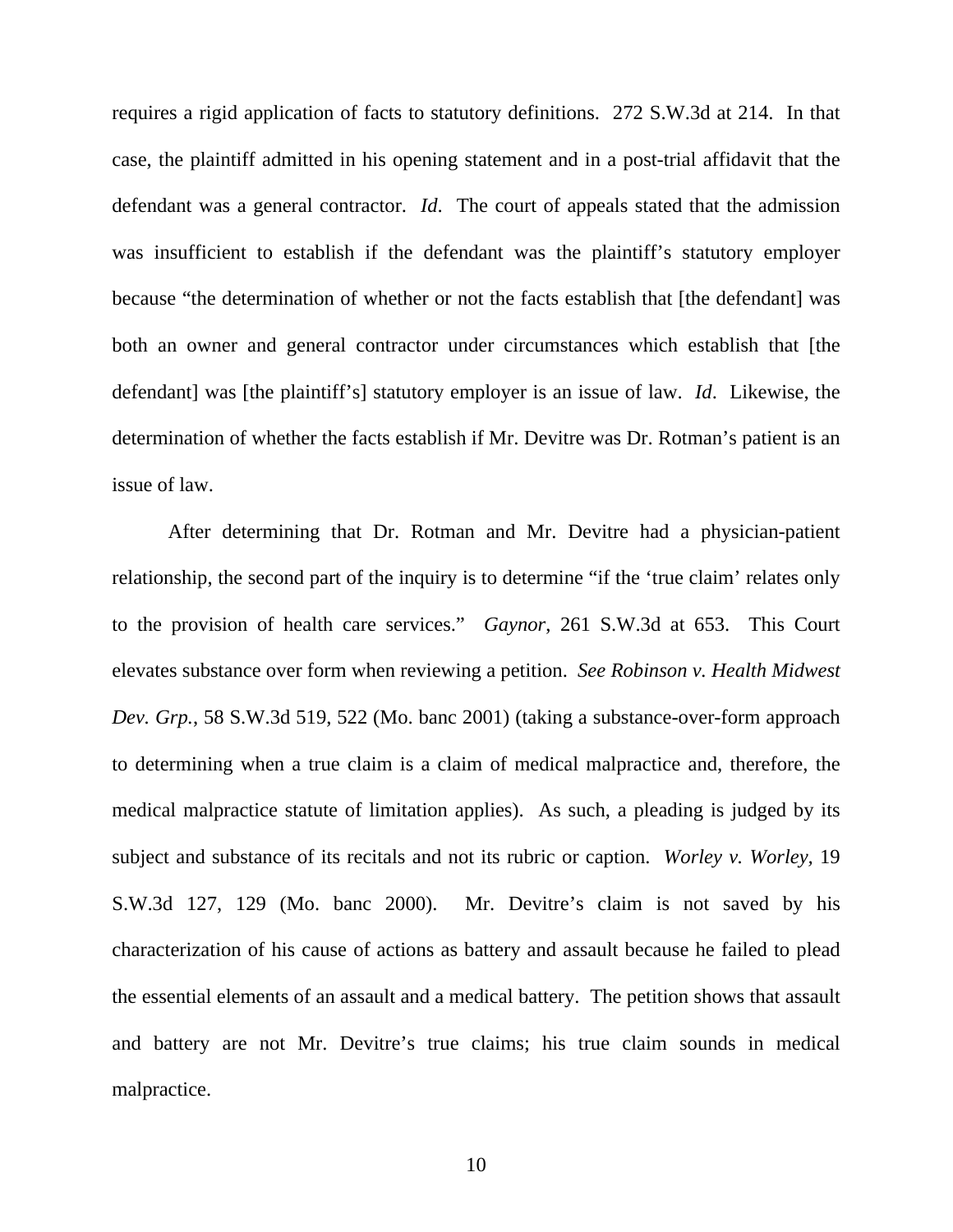To recover damages for a battery, the plaintiff must plead and prove an "intended, offensive bodily contact with another person." *Cooper v. Albacore Holdings, Inc.*, 204 S.W.3d 238, 246 (Mo. App. 2006). Within the context of medical examinations, "a battery occurs when a physician performs a medical procedure without valid consent." *Cruzan by Cruzan v. Harmon*, 760 S.W.2d 408, 417 (Mo. banc 1988). To establish battery based on lack of consent, "a plaintiff is only required to prove the occurrence of unconsented touching." *Wuerz v. Huffaker*, 42 S.W.3d 652, 656-57 (Mo. App. 2001). Therefore, a plaintiff must plead and prove that he or she did not give consent or that he or she withdrew consent. *Yoder v. Cotton*, 758 N.W.2d 630, 636 (Neb. 2008); *Andrew v. Begley*, 203 S.W.3d 165, 172 (Ky. Ct. App. 2006).

Consent to medical treatment may be manifested in a number of ways: the patient may expressly consent by oral agreement or by signing a formal written permission; or the patient may give implied authority by conduct, such as by voluntary submission to the operation or by failure to object to it.

*Wilkerson v. Mid-America Cardiology*, 908 S.W.2d 691, 699 (Mo. App. 1995). Implied consent can be found where the patient gives a general authorization to the physician to act. *Rothe v. Hull*, 180 S.W.2d 7, 11 (Mo. 1944). Expert testimony is not required for a battery based on lack of consent.[5](#page-10-0) *Wuerz*, 42 S.W.3d at 657.

Mr. Devitre failed to plead that Dr. Rotman touched him without consent during the independent medical examination. In Mr. Devitre's petition, he pleads,

Plaintiff was compelled to go to the examination under the Missouri Rules of Civil Procedure.

<span id="page-10-0"></span> $<sup>5</sup>$  If a party complains of a failure to disclose the risks or fully explain the procedure, the</sup> cause of action is rooted in medical malpractice for lack of informed consent, not battery. *Baltzell v. Van Buskirk*, 752 S.W.2d 902, 906 (Mo. App. 1988).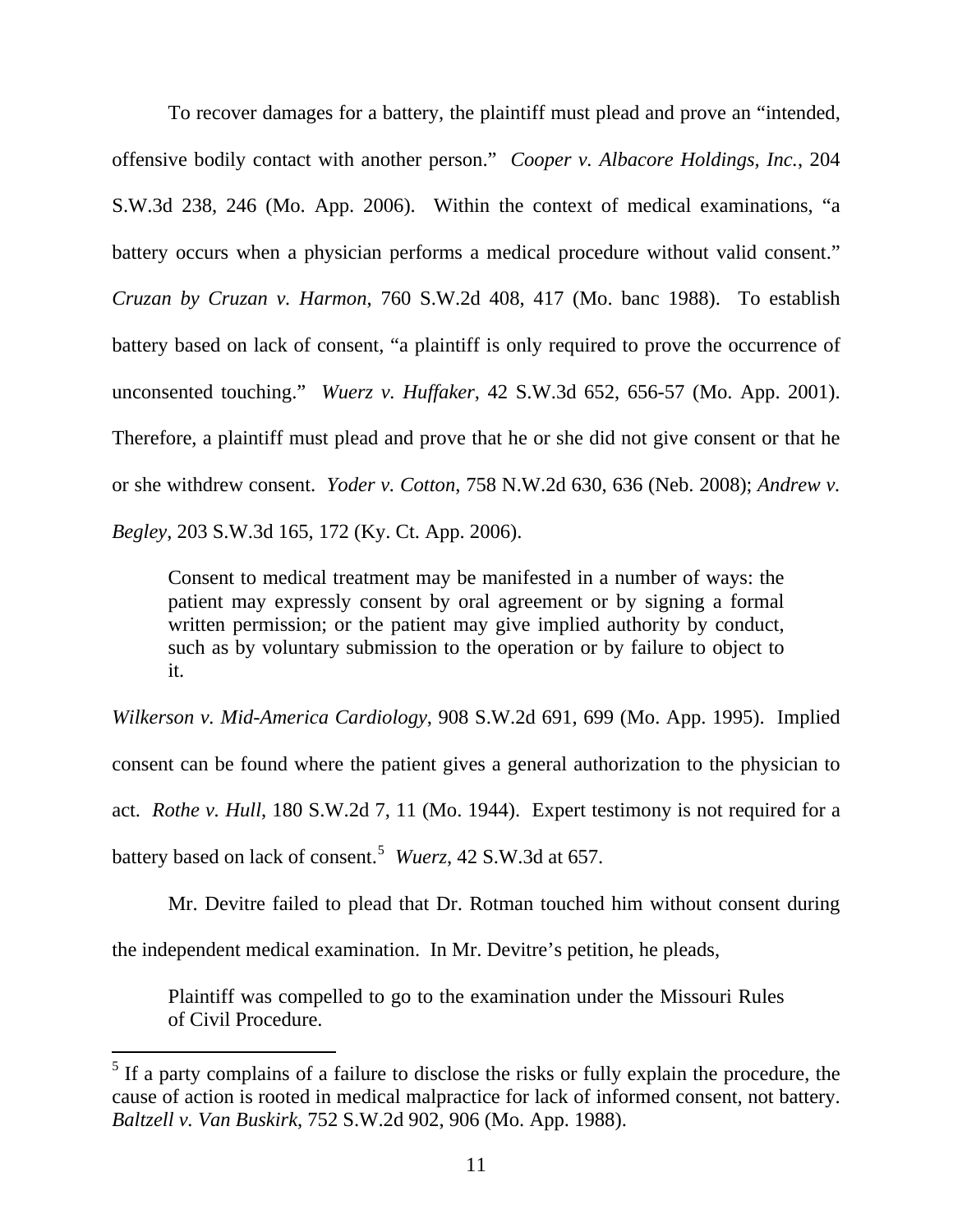Defendant Rotman while in the course and scope of the business of Defendant Center intentionally assaulted and battered Plaintiff by forcing Plaintiff to go through ranges of motions during the independent medical examination which Plaintiff physically could not do on his own and by forcing parts of Plaintiff's body to move past their then limited range of motion with extreme pain which actions caused Plaintiff severe pain and physical damage and additional limitation of motion

While he alleges that Dr. Rotman acted intentionally in touching him, he fails to allege any facts that the touching was nonconsensual.

Mr. Devitre attached a transcript of the recording of the independent medical examination, which is incorporated into the petition by reference. Rather than support his claim for assault and battery, the transcript shows that Dr. Rotman was acting within the scope of providing health care services by manipulating Mr. Devitre's arm for the purposes of the independent medical examination. While Dr. Rotman physically manipulated Mr. Devitre's arm, Mr. Devitre told Dr. Rotman several times that the movements hurt and said "don't press on me" and "don't do that doctor." Absent from the transcript is any indication that Mr. Devitre pulled away his arm or told Dr. Rotman to stop the examination. By not pleading an unconsented touching, Mr. Devitre did not plead a medical battery claim.

Mr. Devitre also failed to allege the necessary elements of assault. Although commonly pleaded as "assault and battery" because battery is considered "the consummation of an assault," assault and battery are two distinct causes of action. *A.R.B. v. Elkin*, 98 S.W.3d 99, 104 (Mo. App. 2003). Assault is "any unlawful offer or attempt to injure another with the apparent present ability to effectuate the attempt under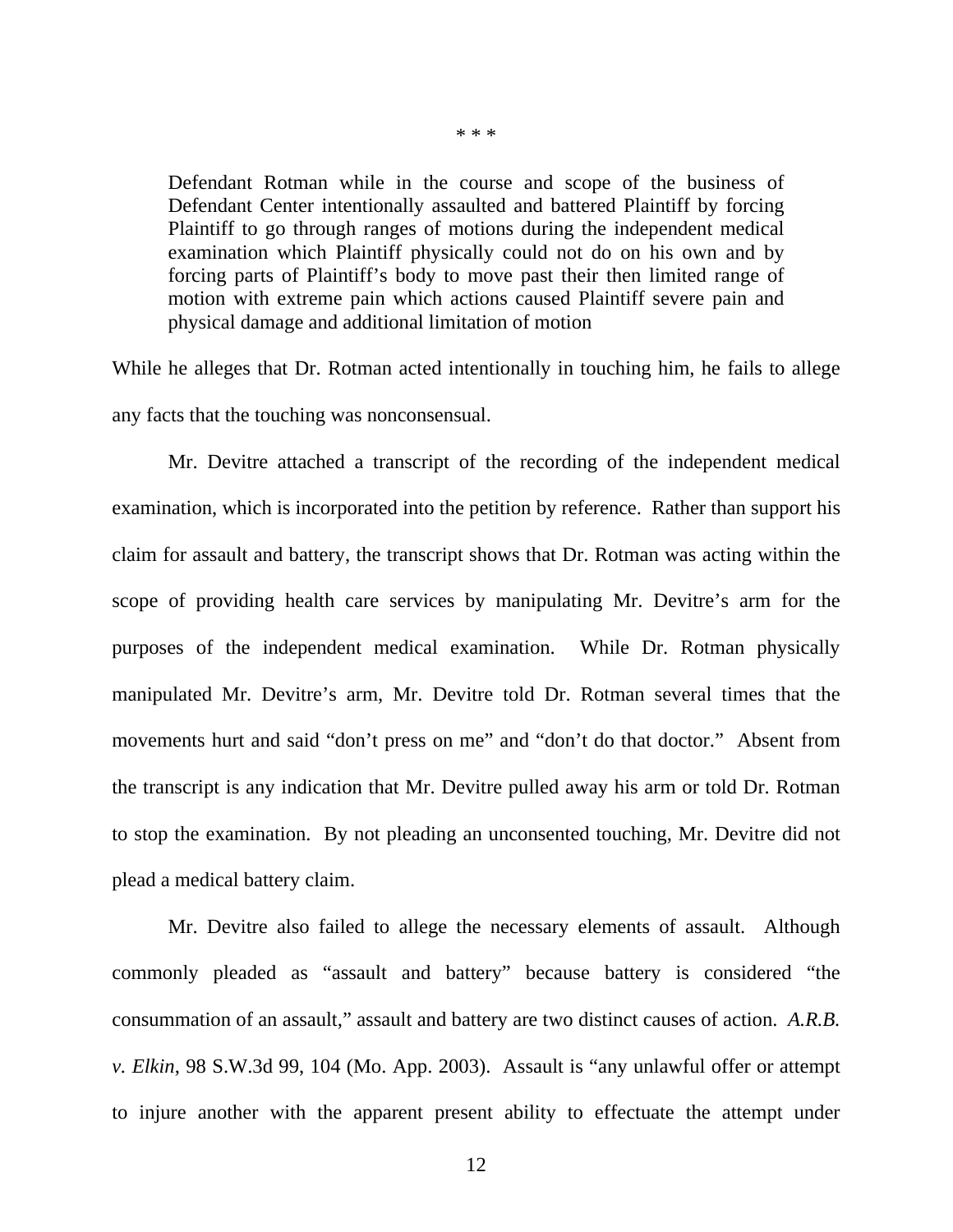circumstances creating a fear of imminent peril." *Phelps v. Bross*, 73 S.W.3d 651, 655 (Mo. App. 2002). Assault is sometimes described as "an inchoate battery." *Id*. To plead an assault, the petitioner must allege: "(1) defendant's intent to cause bodily harm or offensive contact, or apprehension of either; (2) conduct of the defendant indicating such intent, and (3) apprehension of bodily harm or offensive contact on the part of the plaintiff caused by defendant's conduct." *Id*. at 656. In this case, Mr. Devitre failed to plead apprehension of bodily harm in his petition. The transcript, incorporated by reference into the petition, also does not allege apprehension. Therefore, he failed to plead an assault claim.

The factual allegations in Mr. Devitre's petition state the claim that Dr. Rotman caused personal injury to him during the course of the independent medical examination when he manipulated Mr. Devitre's arm despite the fact that Mr. Devitre expressed that "it hurts when you're doing that." The claimed injuries allegedly were caused by the health care service Dr. Rotman provided Mr. Devitre. Such a claim is a medical malpractice or negligence claim. In a medical malpractice action, the plaintiff is required to plead (1) an act or omission by the defendant that was not in keeping with the degree of skill and learning ordinarily used by members of the defendant's profession; and (2) that negligent act or omission caused the plaintiff's injury. *Davolt v. Highland*, 119 S.W. 3d 118, 123 (Mo. App. 2003). Any possible recovery for Mr. Devitre would arise from pleading and proving Dr. Rotman's failure to exercise a physician's ordinary skill and care during the independent medical examination. Absent a well-pleaded assault or medical battery claim, Mr. Devitre's claim sounds in medical malpractice. Moreover, Dr.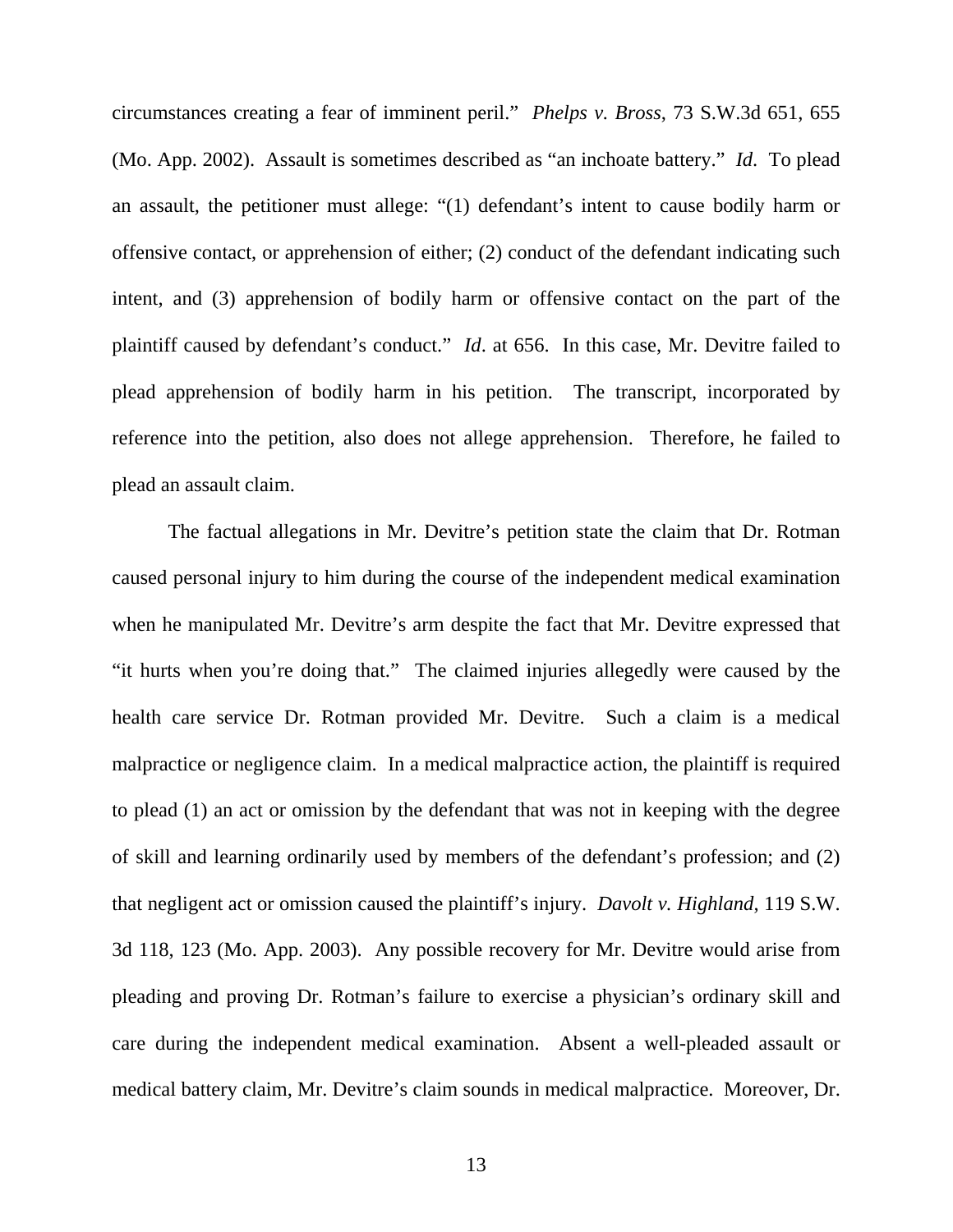Rotman and Mr. Devitre had a physician-patient relationship during the course of the independent medical examination. Therefore, he was required to file a section 538.225 health care affidavit.

### **Conclusion**

Mr. Devitre and Dr. Rotman had a physician-patient relationship during the independent medical examination. Under section 538.205, Dr. Rotman, a physician, is a health care provider who provided health care services to Mr. Devitre. Within the course of providing health care services, Mr. Devitre allegedly was injured. Mr. Devitre's allegations of personal injury constitute a claim for medical malpractice, not assault and battery. Therefore, he was required to file a health care affidavit pursuant to section 538.225.1. His failure to file the affidavit warrants a dismissal of the petition. Section 538.225.6. The trial court did not err by dismissing Mr. Devitre's petition. The trial court's judgment is affirmed.

PATRICIA BRECKENRIDGE, JUDGE

\_\_\_\_\_\_\_\_\_\_\_\_\_\_\_\_\_\_\_\_\_\_\_\_\_\_\_\_\_\_\_

Price, C.J., Russell, Wolff, Fischer and Stith, JJ., concur; Teitelman, J., dissents in separate opinion filed.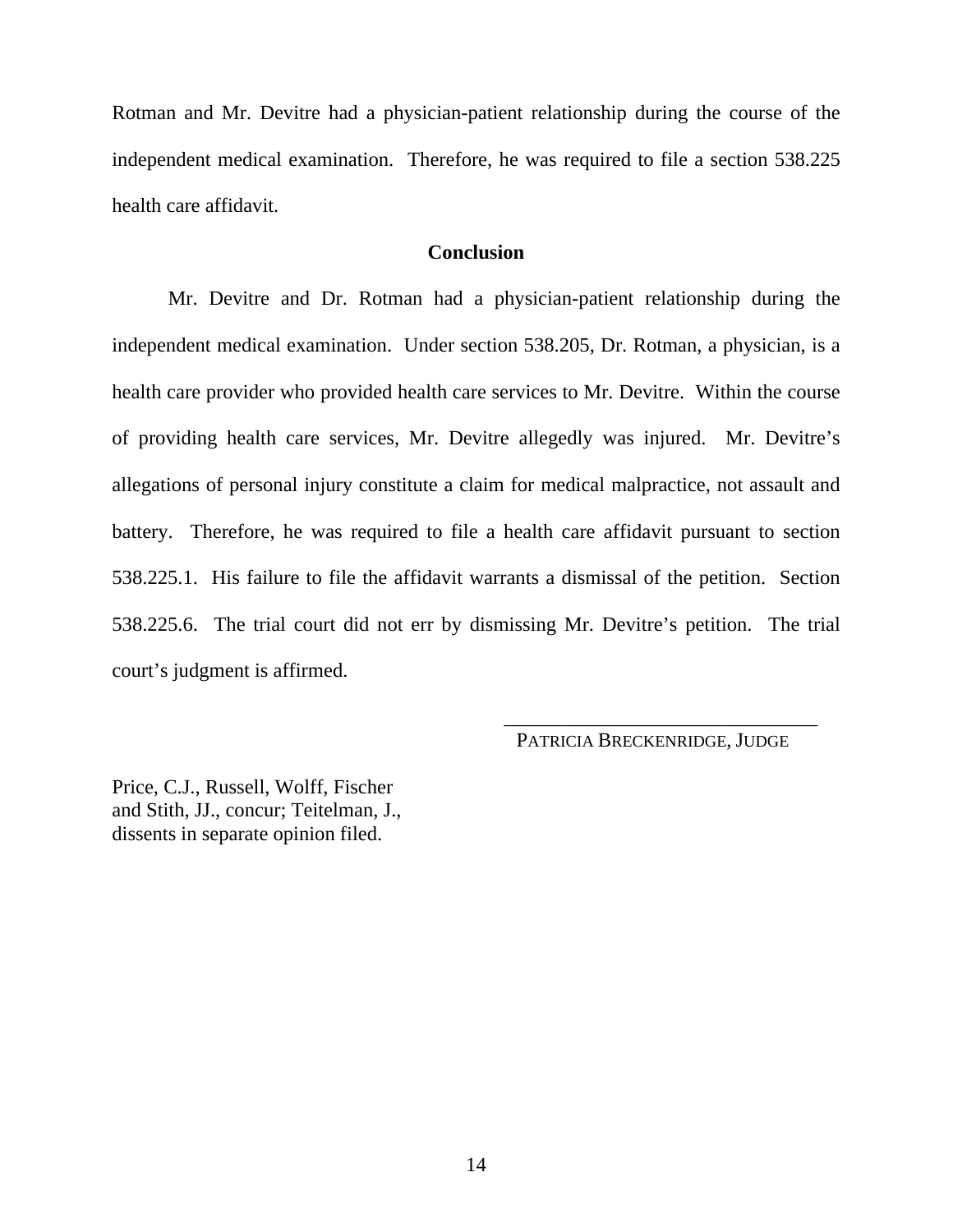

## **SUPREME COURT OF MISSOURI en banc**

| <b>SOHRAB DEVITRE,</b>        |             |
|-------------------------------|-------------|
| Appellant,                    |             |
| V.                            | No. SC90835 |
|                               |             |
| THE ORTHOPEDIC CENTER OF      |             |
| SAINT LOUIS, LLC,             |             |
| Defendant,                    |             |
|                               |             |
| and MITCHELL B. ROTMAN, M.D., |             |
| Respondent.                   |             |

### Dissenting Opinion

I respectfully dissent. First, Mr. Devitre was not Dr. Rotman's "patient" because Mr. Devitre was not a "client of the medical service Dr. Rotman provides." Second, Mr. Devitre's "true claim" is not medical negligence. Mr. Devitre's true claims are the assault and battery claims alleged in his petition. Therefore, the trial court erred in dismissing Mr. Devitre's petition for failure to submit a health care affidavit pursuant to section  $538.225$ <sup>[1](#page-14-0)</sup>

 Mr. Devitre was not Dr. Rotman's patient. Dr. Rotman did not think so, he took the position that Mr. Devitre was not a patient. Dr. Rotman's position is supported by the definition of "patient." As noted in the principal opinion, a "patient" is either a "sick

<span id="page-14-0"></span> $<sup>1</sup>$  All statutory citations are to RSMo Supp. 2010.</sup>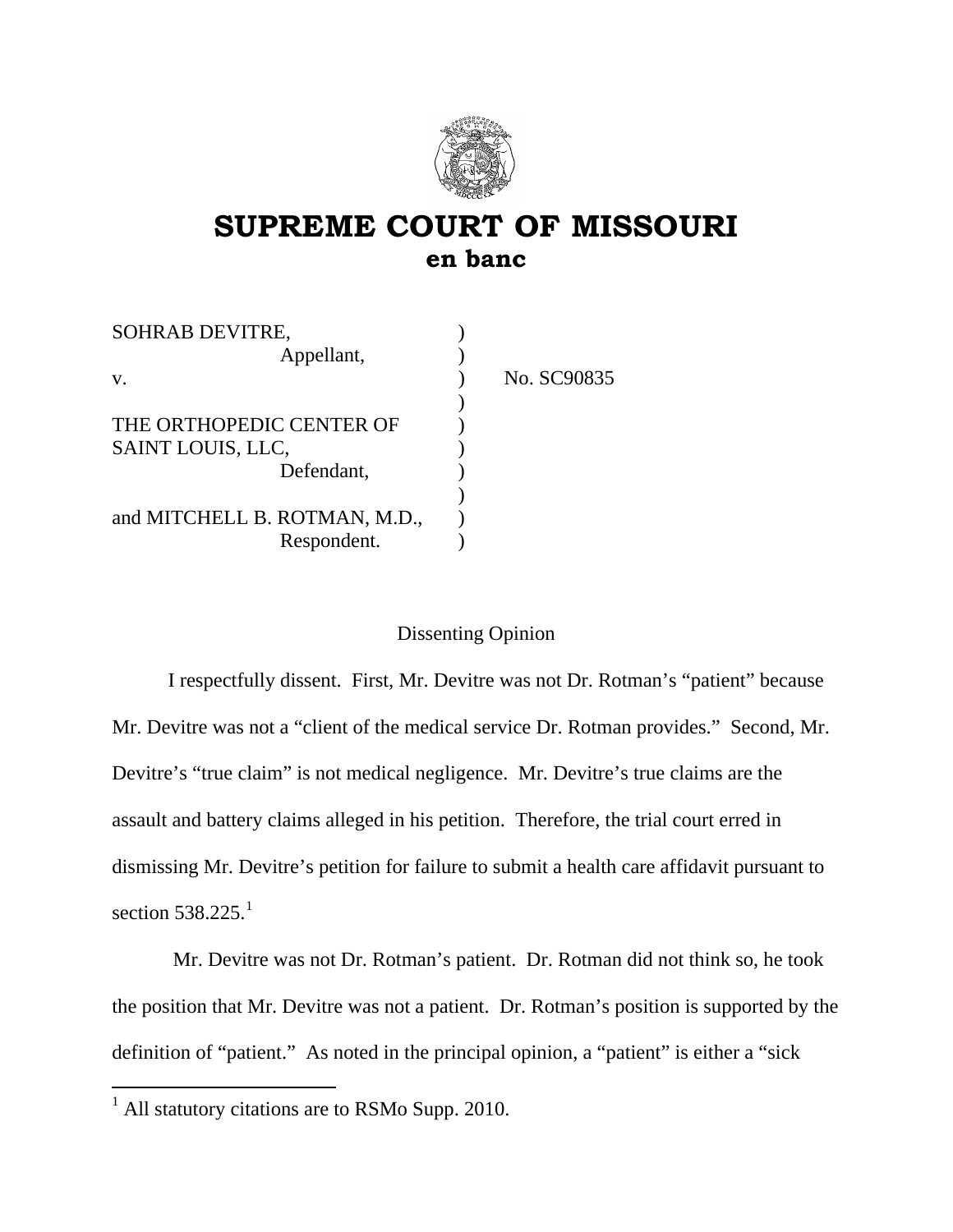individual … under the care and treatment of physician …" or "a client for the medical services" of a physician. Mr. Devitre was not under the care and treatment of Dr. Rotman or was Mr. Devitre a "client" of Dr. Rotman. Dr. Rotman examined Mr. Devitre at the request of the defendant in an adversarial legal proceeding. There was no confidentiality or expectation of confidentiality. Although the principal opinion notes that Mr. Devitre consented to the examination, in reality, Mr. Devitre had no real choice. Rule 60.01(a) authorized the trial court to order Mr. Devitre to undergo the examination. If Mr. Devitre refused to undergo an independent medical examination, he likely faced litigation sanctions. Dr. Rotman's examination of Mr. Devitre was nothing but a discovery effort by the defendant.

The principal opinion also holds that Mr. Devitre's "true claim" is medical negligence, not assault and battery. The sum and substance of Mr. Devitre's petition is precisely what he alleged, that he was battered and assaulted. Mr. Devitre alleged that Dr. Rotman's manipulation of his arm hurt, and he told Dr. Rotman "don't press on me" and "don't do that doctor." The most plausible way to read these allegations is to conclude that Mr. Devitre wanted Dr. Rotman to stop manipulating his arm. "Don't do that" clearly meant "don't [manipulate my arm]." Mr. Devitre's allegations clearly reflect that he did not consent any further manipulation of his arm by Dr. Rotman.

Mr. Devitre also pleaded an assault claim. The principal opinion faults him for not pleading apprehension. If someone tells another to stop hurting him, it seems apparent that the reason for the statement is that the person is in apprehension of further harm.